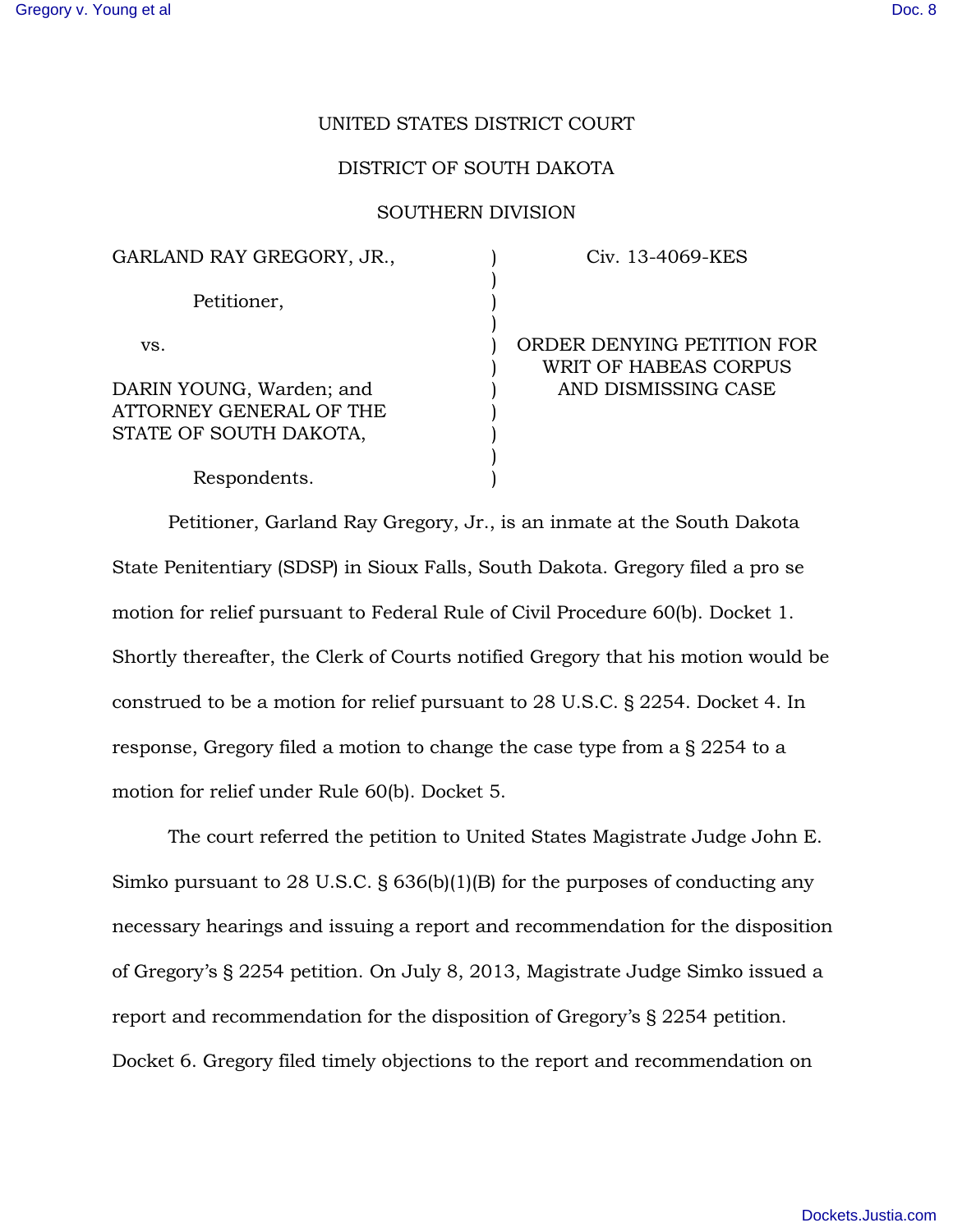July 16, 2013. Docket 7. For the reasons set forth herein, the court adopts Magistrate Judge Simko's report and recommendation.

## DISCUSSION

The court's review of a magistrate judge's report and recommendation is governed by 28 U.S.C. § 636 and Rule 72 of the Federal Rules of Civil Procedure. Pursuant to 28 U.S.C. § 636(b)(1), the court reviews de novo any objections that are timely made and specific. *See* Fed. R. Civ. P. 72(b) ("The district judge must determine de novo any part of the magistrate judge's disposition that has been properly objected to.").

In the instant case, Gregory objects to Magistrate Judge Simko's recommendation that Gregory's petition for relief be construed as a second or successive § 2254 petition rather than a Rule 60(b) motion. Gregory asserts that his petition should be construed as a Rule 60(b) motion because he is challenging the integrity of the state court proceedings. First, Gregory asserts that the sentencing judge improperly took judicial notice of transcripts from proceedings which he did not officiate, thus violating SDCL 15-6-63. Docket 7 at 2. Second, Gregory argues that both his trial counsel and his state habeas counsel provided ineffective assistance. Docket 7 at 3. Third, Gregory asserts the Supreme Court of South Dakota issued a new rule of constitutional law that, when retroactively applied to Gregory's case, establishes that Gregory was convicted on insufficient information. Docket 7 at 3. Finally, Gregory contends that the state proceedings were defective because the trial court failed to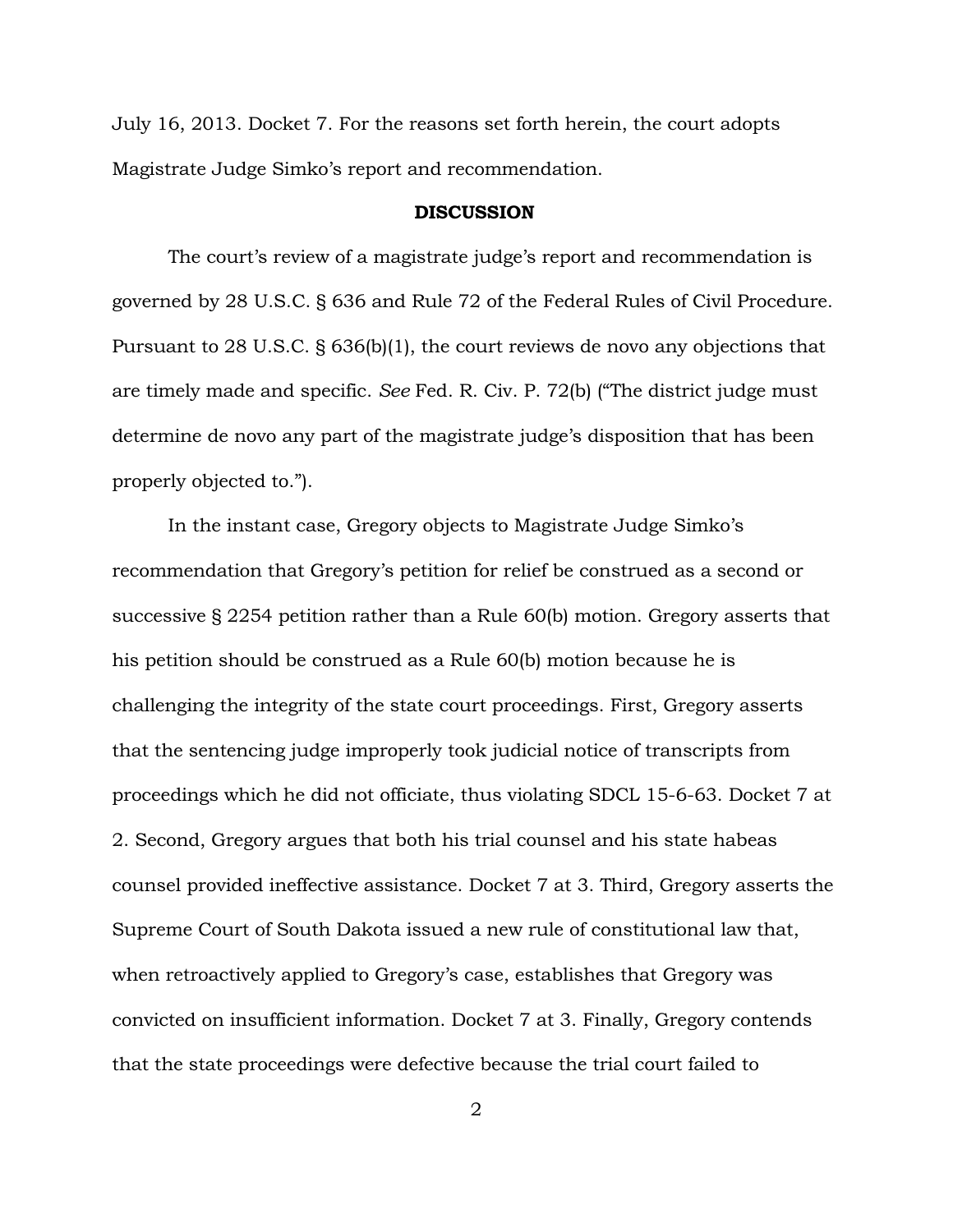adequately advise him prior to sentencing. Docket 7 at 4. Based on these contentions, Gregory believes the court should construe his petition as a Rule 60(b) motion and grant him relief from his conviction.

Having reviewed de novo the issues raised by Gregory's objections, the court adopts the magistrate judge's recommendation. As noted by the magistrate judge, a Rule 60(b) motion will be construed as a second or successive habeas petition "where the Rule 60(b) motion seeks to challenge the underlying state conviction." *Thompson v. Wydner*, 2008 WL 336311, at \*4 (E.D. Pa. Feb. 1, 2008). To avoid being construed as a second or successive habeas petition, a Rule 60(b) motion must "not assert, or reassert, claims of error in the movant's state conviction." *Gonzalez v. Crosby*, 545 U.S. 524, 538 (2005).

In his objections to Magistrate Judge Simko's report and recommendation, Gregory states that his petition is properly construed as a Rule 60(b) motion because the petition is "about the integrity of the proceedings." Docket 7 at 1. Gregory is likely responding to the portion of the magistrate judge's findings which indicates that a Rule 60(b) motion attacking the integrity of the federal habeas proceedings will not be construed as a habeas petition. This rule, however, does not work to Gregory's advantage. Gregory's petition attacks the integrity of his state court proceedings—specifically the conduct of the sentencing judge, the evidence against him, and the effectiveness of counsel—and thus represents a challenge to his underlying state conviction. In the absence of permission from the Eighth Circuit Court of Appeals to file a

3